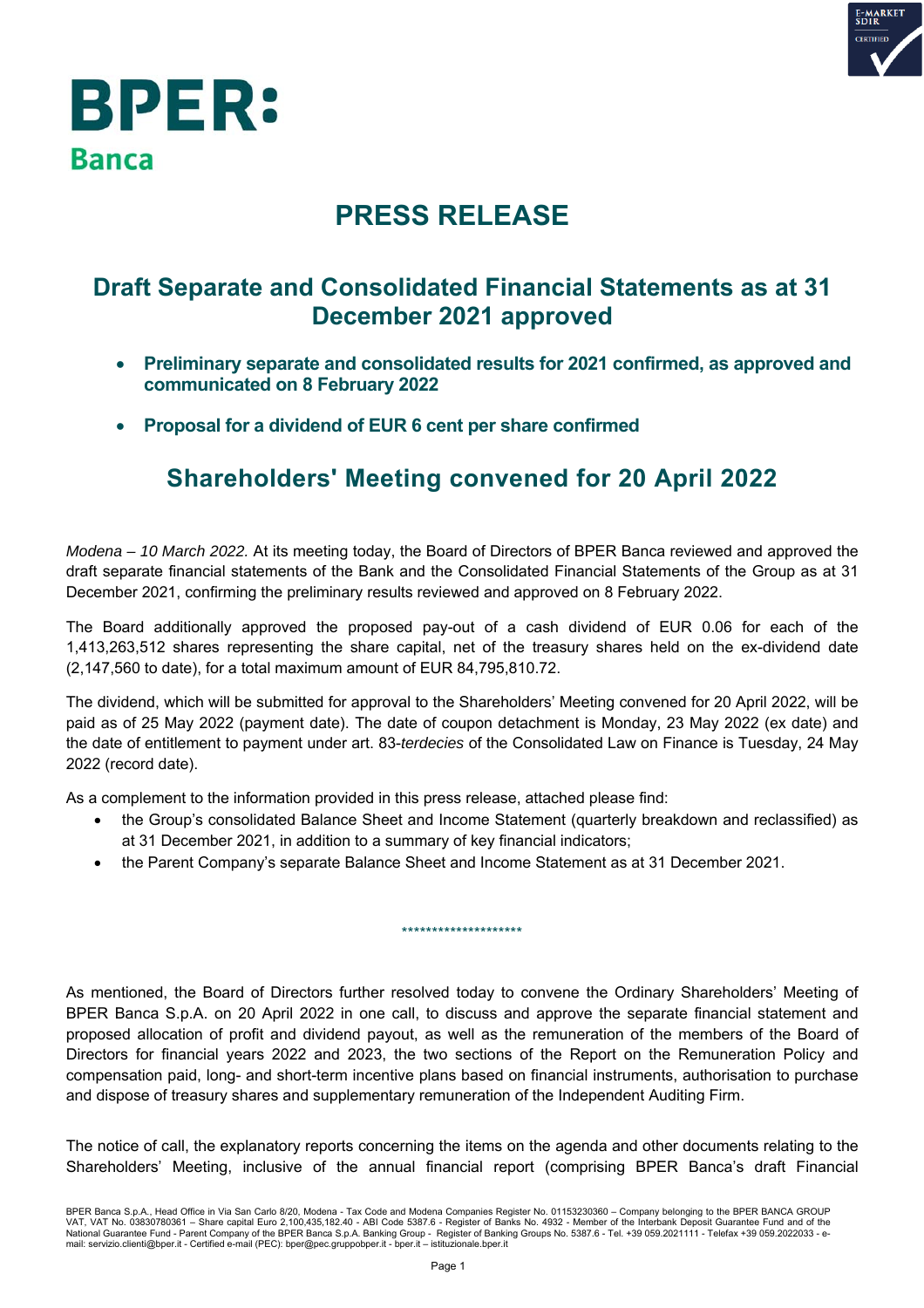

Statements and the BPER Group's consolidated financial statements), the reports of the independent auditing firm Deloitte & Touche S.p.A., the Statutory Auditors' report, the consolidated non-financial statement, the corporate governance and ownership structure report, the report on the remuneration policy and compensation paid and the information-sharing documents on incentive plans based on financial instruments, will be published according to the terms and deadlines set by regulations in force.

#### **Proposed authorisation to purchase and dispose of treasury shares**

With specific reference to the proposed authorisation to purchase and dispose of treasury shares, it is requested to service the 2022-2024 LTI Plan, the MBO incentive scheme for 2022 and beyond, in addition to any severance payments due, requiring portions of the variable component of remuneration to be paid by the assignment of ordinary shares of BPER Banca S.p.A.

In consideration of the above, transactions in treasury shares fall within the scope of Article 5 of Regulation (EU) No. 596/2014 on market abuse ("MAR") and the accepted market practices under its Article 13.

The request for authorisation refers to a maximum number of 13,667,067 ordinary shares, representing 0.97% of the Company's share capital as at 19 January 2022 (date of submission of the request for authorisation to the ECB) and in any event not exceeding a total amount of approximately 26 million Euro.

The authorisation to purchase is requested for a period of eighteen months from the date of the shareholders' approval resolution, subject to the necessary authorisations from the Supervisory Authority. The authorisation to dispose of the 2,147,560 treasury shares held to date (corresponding to 0.15% of the Company's share capital) and of those which will be purchased for the purposes described above is requested without time limits.

Purchases of treasury shares shall be made on the regulated markets pursuant to art. 132 of the Consolidated Law on Finance and art. 144-*bis*, para. 1 b) of the Issuers' Regulation in accordance with the operating procedures laid down in the regulations governing the markets' organisation and management, so as to ensure equal treatment of shareholders. With reference to the consideration for the purchase transactions, the price of each treasury share, inclusive of any ancillary purchase charges shall be, as a minimum, no lower than 5% and, as a maximum, no higher than 5% of the official stock price quoted on the *Euronext Milan* market on the day before the purchase. In any event, each purchase trade made shall not be executed at a price higher than the higher of the price of the last independent trade and the highest current independent purchase bid on the trading venue where the purchase is carried out.

For further information, please refer to the explanatory report of the Board of Directors to the Shareholders' Meeting on the relevant item on the agenda, which will be made available to the public according to the terms and deadlines set by regulations in force.

Modena, 10 March 2022

**The Chief Executive Officer Piero Luigi Montani** 

\*\*\*\*\*\*\*\*\*\*\*\*\*\*\*\*\*\*\*\*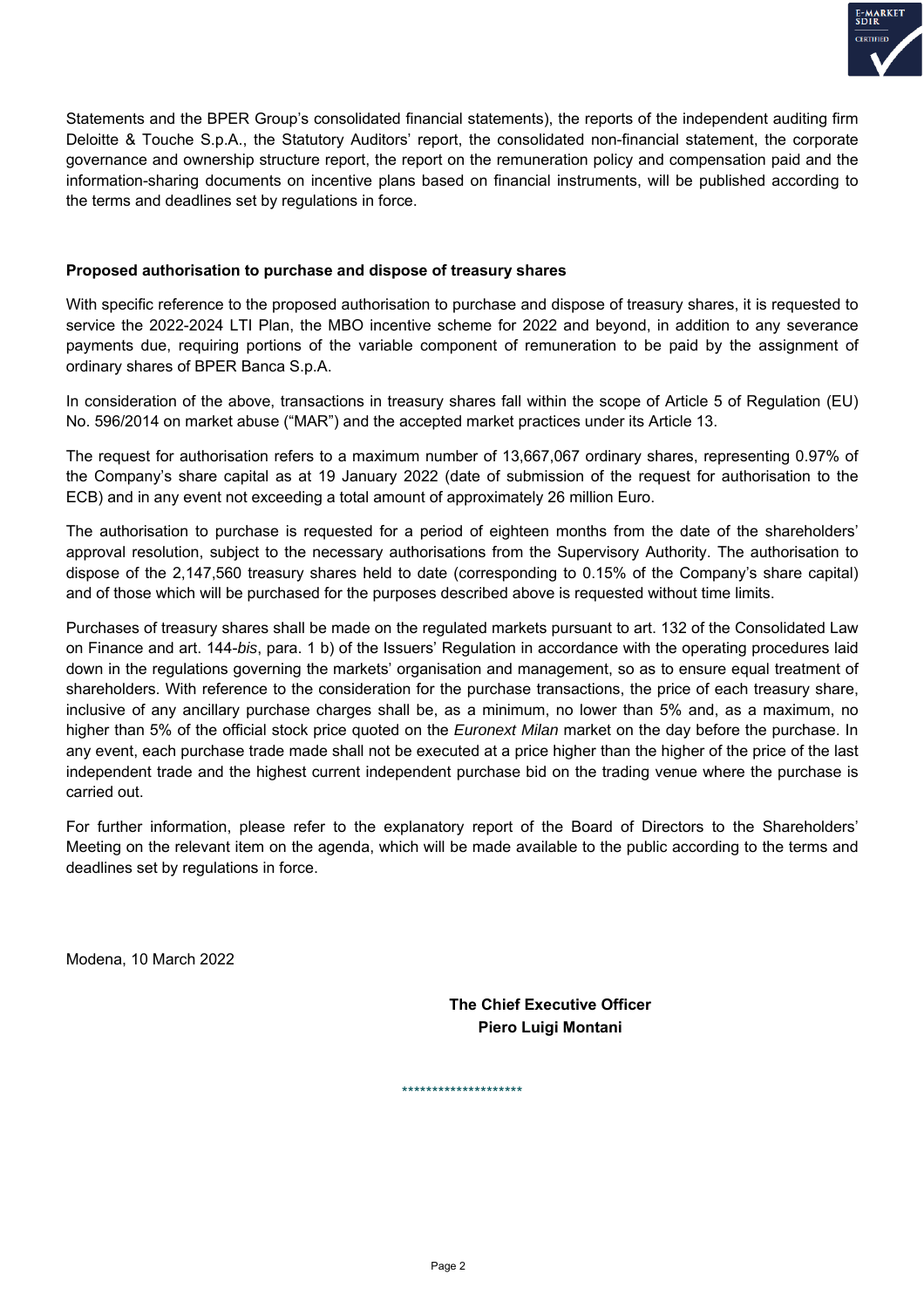

The Manager responsible for preparing the Company's financial reports, Marco Bonfatti, declares pursuant to art. 154-bis, paragraph 2, of the Consolidated Law on Finance, that the accounting information contained in this press release corresponds to the underlying documentary evidence, books and accounting records.

Modena, 10 March 2022

#### **The Manager responsible for preparing the Company's financial reports Marco Bonfatti**

Please note that following today's approval of the Draft Separate and Consolidated Financial Statements for 2021, no conference call will be arranged as it was held on 9 February 2022 after approval of the 2021 preliminary results.

\*\*\*\*\*\*\*\*\*\*\*\*\*\*\*\*\*\*\*\*

This press release is also available in the 1INFO storage device.

This is a translation into English of the original in Italian. The Italian text shall prevail over the English version.

*Contacts:* 

**Investor Relations**  investor.relations@bper.it

**The Manager responsible for preparing External Relations the company's financial reports**  dppreif@bper.it relest@bper.it

www.bper.it – https://istituzionale.bper.it/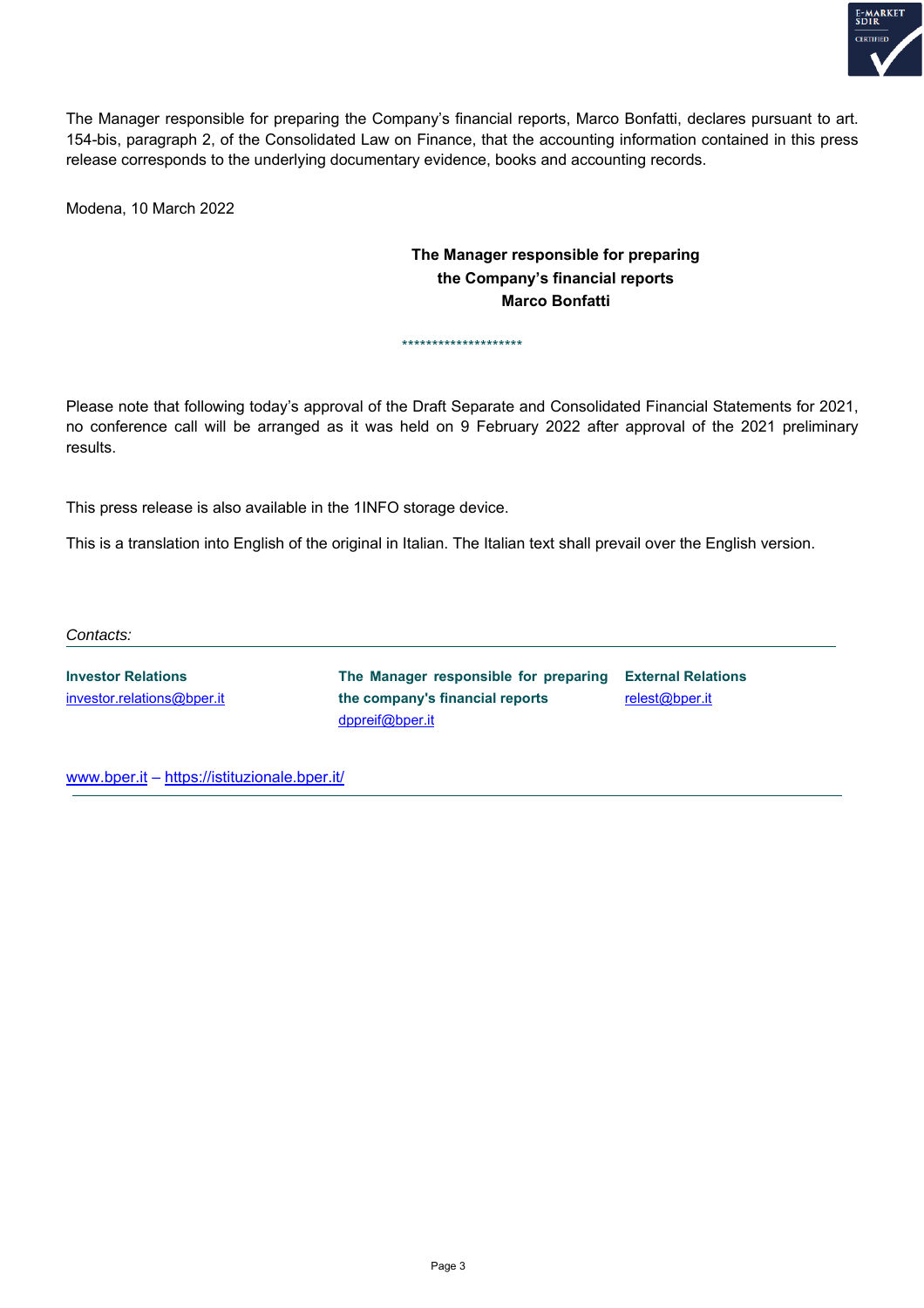

#### **BPER: Gruppo**

### Reclassified financial statements as at 31 December 2021

For greater clarity in the presentation of the results for the year, the accounting schedules envisaged by the 7th update of Bank of Italy Circular no. 262/2005 have been reclassified as follows. In the balance sheet:

- debt securities valued at amortised cost (caption 40 "Financial assets measured at amortised cost") have been reclassified under caption "Financial assets";
- the caption "Other assets" includes captions 110 "Tax assets" and 130 "Other assets";
- the caption "Other liabilities" includes captions 60 "Tax liabilities", 80 "Other liabilities", 90 "Employee termination indemnities" and 100 "Provisions for risks and charges";
- assets and liabilities classified as held for sale (asset caption 120 "Non-current assets and disposal groups classified as held for sale" and liability caption 70 "Liabilities associated with assets classified as held for sale") are presented in their original portfolios in order to report the aggregates more clearly $^1\!\!$  $^1\!\!$  $^1\!\!$  .

In the income statement:

- the caption "Net income from financial activities" includes captions 80, 90, 100 and 110 of the accounting schedule;
- Indirect tax recoveries, allocated for accounting purposes to caption 230 "Other operating expense/income", have been reclassified as a reduction in the related costs under "Other administrative expenses" (Euro 232.3 million at 31 December 2021 and Euro 140.0 million at 31 December 2020);
- the caption "Net adjustments to property, plant, equipment and intangible assets" includes captions 210 and 220 of the accounting schedule;
- the caption "Net provisions for risks and charges" includes Euro 18.6 million relating to the valuation of the profitsharing clause in the contract for the acquisition of Nuova Carife, allocated to caption 230 "Other operating charges/income" of the accounting schedule;
- the caption "Gains (Losses) on investments" includes captions 250, 260, 270 and 280 of the accounting schedule;
- the caption "Contributions to the DGS, SRF and IDPF-VS funds" has been shown separately from the specific accounting technical forms to give a better and clearer representation, as well as to leave the "Other administrative expenses" as a better reflection of the trend in the Group's operating costs. In particular, at 31 December 2021, this caption represents the component allocated for accounting purposes to administrative expenses in relation to:
	- o the 2021 contribution to the SRF (European Single Resolution Fund) for Euro 34.9 million;
	- o additional contribution requested by the SRF (European Single Resolution Fund) for 2019 from Italian banks for Euro 11.3 million;
	- the 2021 contribution to the DGS (Deposit Guarantee Schemes) for Euro 87.6 million.
- appropriate specification ("of which") has been included in the caption "Net interest income" in order to highlight the impacts of IFRS 9 application.

Comparable figures at 31 December 2020 shown respectively in the following balance sheet and income statement schedules have been restated to show the effects of the retrospective application of the change in the measurement method of property, plant and equipment held for investment. It should be noted that such effects have been exposed in apposite column "of which: IAS 40 impact". Comparable figures at 31 December 2020 have been further restated according to criteria consistent with the provisions of the 7th update of Bank of Italy Circular no. 262/2005; in particular, assets of cash equivalent nature pursuant to IAS 7 have been reclassified from asset caption 40 b) to asset caption 10 of the balance sheet accounting schedule.

<span id="page-3-0"></span>The balance sheet data include the amounts for 5 branches held for sale. These branches belong to the group of 10 Unipol Banca branches acquired by BPER Banca on 25 November 2019 and subsequently transferred to Banco di Sardegna. In that regard, the Italian competition authority (Autorità Garante della Concorrenza e del Mercato - AGCM) authorised the operation on condition that the 5 branches located in Sardinia would be sold subsequently. The disposal is intended to resolve the competition issue identified in the AGCM investigation, which found excessive concentration in the Municipalities of Sassari, Alghero, Iglesias, Nuoro and Terralba, which would create and/or strengthen a dominant position.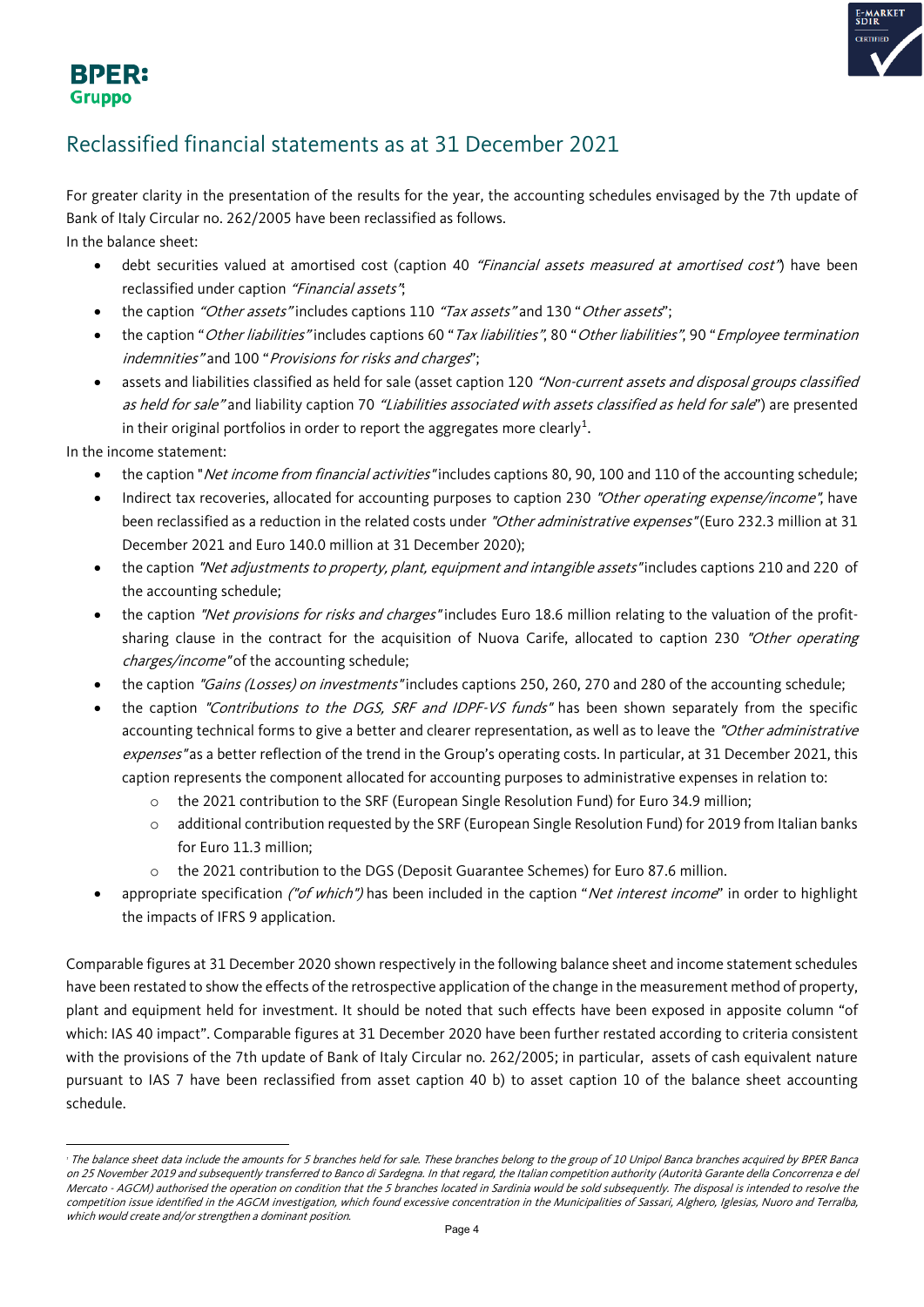

### Reclassified consolidated balance sheet as at 31 December 2021

|                                                                                  |               |            |               |            | (in thousands) |
|----------------------------------------------------------------------------------|---------------|------------|---------------|------------|----------------|
| <b>Assets</b>                                                                    | 31.12.2021    | 31.12.2020 | of which:     | Change     | % Change       |
|                                                                                  |               |            | IAS 40 impact |            |                |
| Cash and cash equivalents                                                        | 1,306,282     | 849,102    |               | 457,180    | 53.84          |
| Financial assets                                                                 | 28,373,380    | 24,661,915 |               | 3,711,465  | 15.05          |
| a) Financial assets held for trading                                             | 323,721       | 279,009    |               | 44,712     | 16.03          |
| b) Financial assets designated at fair value                                     | 125,098       | 127,368    |               | (2,270)    | $-1.78$        |
| c) Other financial assets mandatorily measured at<br>fair value                  | 714,759       | 765,917    |               | (51, 158)  | $-6.68$        |
| d) Financial assets measured at fair value through<br>other comprehensive income | 6,631,897     | 6,269,818  |               | 362,079    | 5.77           |
| e) Debt securities measured at amortised cost                                    | 20,577,905    | 17,219,803 |               | 3,358,102  | 19.50          |
| - banks                                                                          | 5,795,622     | 4,496,133  |               | 1,299,489  | 28.90          |
| - customers                                                                      | 14,782,283    | 12,723,670 |               | 2,058,613  | 16.18          |
| Loans                                                                            | 100,862,925   | 62,521,874 |               | 38,341,051 | 61.32          |
| a) Loans to banks                                                                | 21,695,054    | 9,489,688  |               | 12,205,366 | 128.62         |
| b) Loans to customers                                                            | 79,112,914    | 53,005,879 |               | 26,107,035 | 49.25          |
| c) Financial assets measured at fair value                                       | 54,957        | 26,307     |               | 28,650     | 108.91         |
| Hedging derivatives                                                              | 178,108       | 57,776     |               | 120,332    | 208.27         |
| Equity investments                                                               | 240,534       | 225,558    |               | 14,976     | 6.64           |
| Property, plant and equipment                                                    | 1,946,456     | 1,366,915  | 14,225        | 579,541    | 42.40          |
| Intangible assets                                                                | 459,197       | 702,723    |               | (243, 526) | $-34.65$       |
| - of which: goodwill                                                             | 204,392       | 434,758    |               | (230, 366) | $-52.99$       |
| Other assets                                                                     | 2,980,991     | 2,675,920  | (3,280)       | 305,071    | 11.40          |
| <b>Total assets</b>                                                              | 136, 347, 873 | 93,061,783 | 10,945        | 43,286,090 | 46.51          |

|                                               |             |            |               |            | (in thousands) |
|-----------------------------------------------|-------------|------------|---------------|------------|----------------|
| Liabilities and shareholders' equity          | 31.12.2021  | 31.12.2020 | of which:     | Change     | %              |
|                                               |             |            | IAS 40 impact |            | Change         |
| Due to banks                                  | 23,633,494  | 20,180,999 |               | 3,452,495  | 17.11          |
| Direct deposits                               | 101,388,140 | 63,140,669 |               | 38,247,471 | 60.58          |
| a) Due to customers                           | 96,627,735  | 58,458,479 |               | 38,169,256 | 65.29          |
| b) Debt securities issued                     | 4,760,405   | 4,682,190  |               | 78,215     | 1.67           |
| Financial liabilities held for trading        | 123,957     | 170,094    |               | (46, 137)  | $-27.12$       |
| Hedging derivatives                           | 249,178     | 469,240    |               | (220,062)  | $-46.90$       |
| Other liabilities                             | 4,094,295   | 2,766,652  | 7,570         | 1,327,643  | 47.99          |
| Minority interests                            | 162,497     | 133,983    | 48            | 28,514     | 21.28          |
| Shareholders' equity pertaining to the Parent |             |            |               |            |                |
| Company                                       | 6,696,312   | 6,200,146  | 3,327         | 496,166    | 8.00           |
| a) Valuation reserves                         | 196,370     | 118,105    |               | 78,265     | 66.27          |
| b) Reserves                                   | 2,493,508   | 2,360,743  | 12,052        | 132,765    | 5.62           |
| c) Equity instruments                         | 150,000     | 150,000    |               |            |                |
| d) Share premium reserve                      | 1,240,428   | 1,241,197  |               | (769)      | $-0.06$        |
| e) Share capital                              | 2,100,435   | 2,100,435  |               |            |                |
| f) Treasury shares                            | (9, 552)    | (7, 259)   |               | (2, 293)   | 31.59          |
| g) Profit (Loss) for the year                 | 525,123     | 236,925    | (8, 725)      | 288,198    | 121.64         |
| Total liabilities and shareholders' equity    | 136,347,873 | 93,061,783 | 10,945        | 43,286,090 | 46.51          |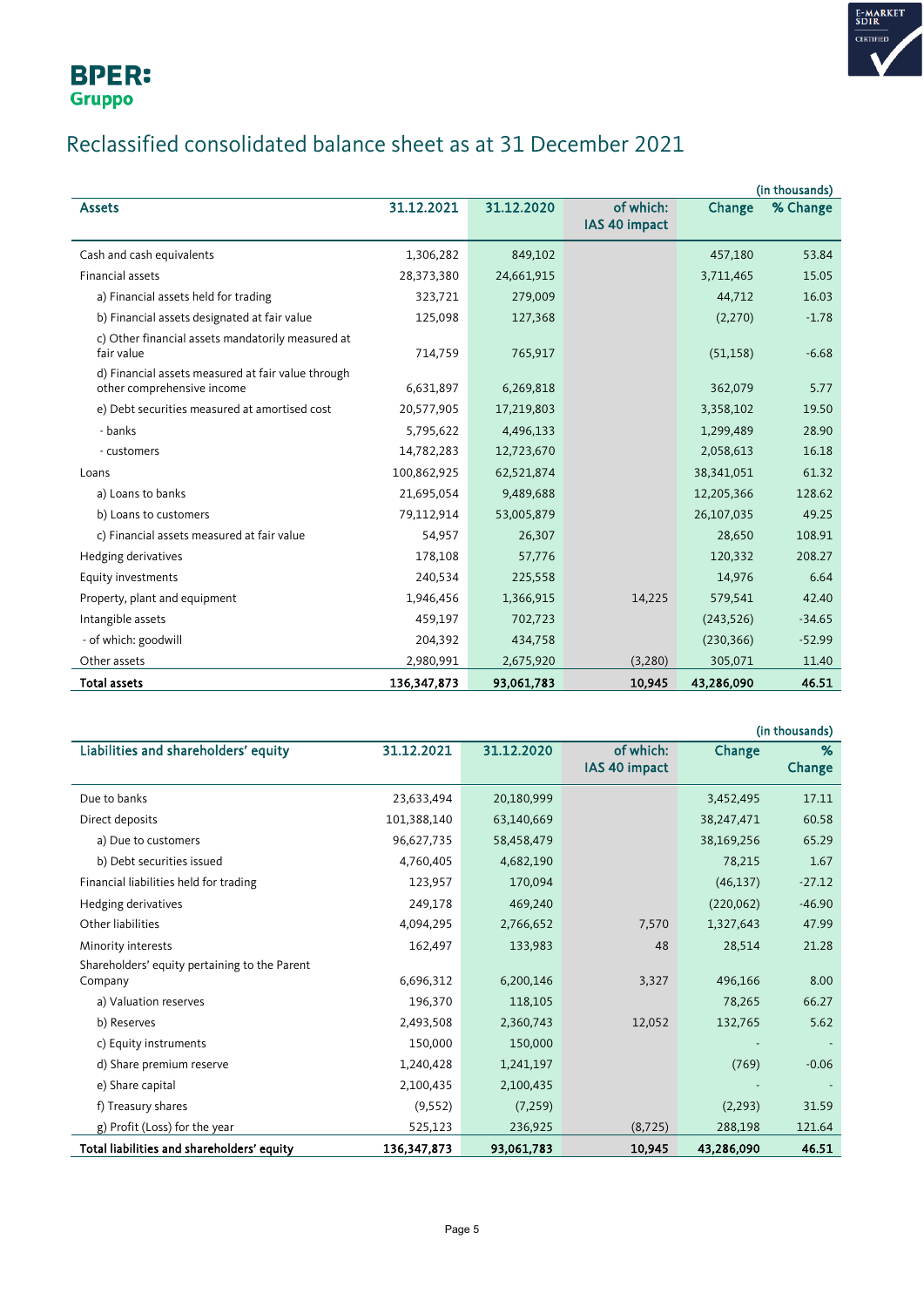



### Reclassified consolidated income statement as at 31 December 2021

|                 |                                                                                                                                                                  |                           |                              |                                         |                         | (in thousands)                  |
|-----------------|------------------------------------------------------------------------------------------------------------------------------------------------------------------|---------------------------|------------------------------|-----------------------------------------|-------------------------|---------------------------------|
| <b>Captions</b> |                                                                                                                                                                  | 31.12.2021                | 31.12.2020                   | of<br>which:<br><b>IAS 40</b><br>impact | Change                  | %<br>Change                     |
| $10 + 20$       | Net interest income                                                                                                                                              | 1,505,362                 | 1,238,876                    |                                         | 266,486                 | 21.51                           |
|                 | of which IFRS 9 components*                                                                                                                                      | 18,981                    | 25,728                       |                                         | (6, 747)                | $-26.22$                        |
| $40 + 50$       | Net commission income                                                                                                                                            | 1,641,575                 | 1,072,514                    |                                         | 569,061                 | 53.06                           |
| 70              | <b>Dividends</b>                                                                                                                                                 | 20,084                    | 18,492                       |                                         | 1,592                   | 8.61                            |
| 80+90+100+110   | Net income from financial activities                                                                                                                             | 196,231                   | 138,165                      |                                         | 58,066                  | 42.03                           |
| 230             | Other operating expense/income                                                                                                                                   | 25,026                    | 40,974                       |                                         | (15,948)                | $-38.92$                        |
|                 | Operating income                                                                                                                                                 | 3,388,278                 | 2,509,021                    |                                         | 879,257                 | 35.04                           |
| 190a)           | Staff costs                                                                                                                                                      | (1,528,240)               | (960, 719)                   |                                         | (567, 521)              | 59.07                           |
| 190 b)          | Other administrative expenses                                                                                                                                    | (679, 158)                | (499,040)                    |                                         | (180, 118)              | 36.09                           |
| $210+220$       | Net adjustments to property, plant and equipment                                                                                                                 |                           |                              |                                         |                         |                                 |
|                 | and intangible assets                                                                                                                                            | (280, 117)                | (167, 421)                   | 11,097                                  | (112, 696)              | 67.31                           |
|                 | Operating costs                                                                                                                                                  | (2,487,515)               | (1,627,180)                  | 11,097                                  | (860, 335)              | 52.87                           |
| 130a            | Net operating income<br>Net impairment losses to financial assets at<br>amortised cost                                                                           | 900,763<br>(837, 194)     | 881,841<br>(541, 877)        | 11,097                                  | 18,922<br>(295, 317)    | 2.15<br>54.50                   |
|                 | - loans to customers                                                                                                                                             | (839,068)                 | (534, 605)                   |                                         | (304, 463)              | 56.95                           |
| 130 b)<br>140   | - other financial assets<br>Net impairment losses to financial assets at fair<br>value<br>Gains (Losses) from contractual modifications<br>without derecognition | 1,874<br>2,115<br>(2,893) | (7, 272)<br>(362)<br>(2,141) |                                         | 9,146<br>2,477<br>(752) | $-125.77$<br>$-684.25$<br>35.12 |
|                 | Net impairment losses for credit risk                                                                                                                            | (837, 972)                | (544, 380)                   |                                         | (293, 592)              | 53.93                           |
| 200             | Net provisions for risks and charges                                                                                                                             | (80, 745)                 | (32, 481)                    |                                         | (48, 264)               | 148.59                          |
| ###             | Contributions to SRF, DGS, IDPF - VS                                                                                                                             | (133, 699)                | (88, 182)                    |                                         | (45, 517)               | 51.62                           |
| 250+260+270     |                                                                                                                                                                  |                           |                              |                                         |                         |                                 |
| $+280$          | Gains (Losses) on investments                                                                                                                                    | (283, 323)                | (20,063)                     | (17, 984)                               | (263, 260)              |                                 |
| 275             | Gain on a bargain purchase                                                                                                                                       | 1,127,847                 |                              |                                         | 1,127,847               | n.s.                            |
| 290             | Profit (Loss) from current operations before tax                                                                                                                 | 692,871                   | 196,735                      | (6, 887)                                | 496,136                 | 252.18                          |
| 300             | Income taxes on current operations for the year                                                                                                                  | (134, 222)                | 65,191                       | (1,854)                                 | (199, 413)              | $-305.89$                       |
| 330             | Profit (Loss) for the year                                                                                                                                       | 558,649                   | 261,926                      | (8,741)                                 | 296,723                 | 113.29                          |
| 340             | Profit (Loss) for the year pertaining to minority<br>interests                                                                                                   | (33,526)                  | (25,001)                     | 16                                      | (8,525)                 | 34.10                           |
| 350             | Profit (Loss) for the year pertaining to the Parent<br>Company                                                                                                   | 525,123                   | 236,925                      | (8, 725)                                | 288,198                 | 121.64                          |

\* The "of which IFRS 9 components" caption includes the time value of bad loans and the write-down of part of the interest charged on nonperforming exposures.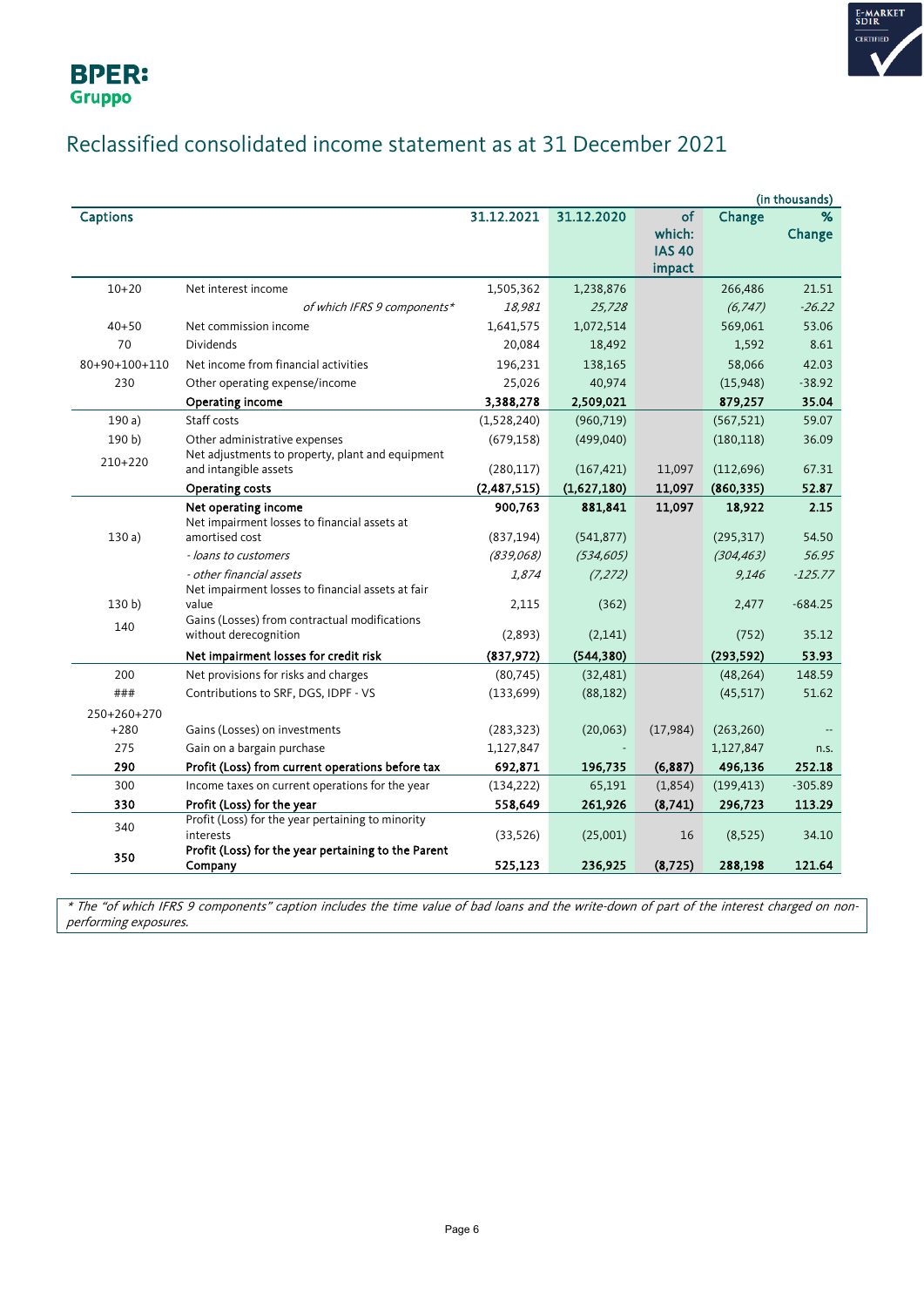



### Reclassified consolidated income statement by quarter as at 31 December 2021

|                       |                                                                                                                |                        |                        |                        |                        |                        |                        |                        | (in thousands)         |
|-----------------------|----------------------------------------------------------------------------------------------------------------|------------------------|------------------------|------------------------|------------------------|------------------------|------------------------|------------------------|------------------------|
| <b>Captions</b>       |                                                                                                                | 1st<br>quarter<br>2021 | 2nd<br>quarter<br>2021 | 3rd<br>quarter<br>2021 | 4th<br>quarter<br>2021 | 1st<br>quarter<br>2020 | 2nd<br>quarter<br>2020 | 3rd<br>quarter<br>2020 | 4th<br>quarter<br>2020 |
| $10 + 20$             | Net interest income                                                                                            | 343,513                | 384,809                | 391,097                | 385,943                | 307,971                | 310,280                | 325,492                | 295,133                |
|                       | of which IFRS 9 components*                                                                                    | 4,097                  | 3,972                  | 5,668                  | 5,244                  | 9,414                  | 7,945                  | 5,185                  | 3,184                  |
| $40 + 50$             | Net commission income                                                                                          | 328,132                | 405,826                | 438,451                | 469,166                | 267,595                | 245,102                | 262,127                | 297,690                |
| 70                    | Dividends                                                                                                      | 1,678                  | 12,269                 | 677                    | 5,460                  | 809                    | 12,034                 | 4,550                  | 1,099                  |
| $80+90+100+110$       | Net income from financial activities                                                                           | 76,241                 | 43,471                 | 52,898                 | 23,621                 | 5,642                  | 46,832                 | 43,115                 | 42,576                 |
| 230                   | Other operating expense/income                                                                                 | 8,119                  | (5,631)                | 9,247                  | 13,291                 | 14,607                 | 9,724                  | 7,638                  | 9,005                  |
|                       | <b>Operating income</b>                                                                                        | 757,683                | 840,744                | 892,370                | 897,481                | 596,624                | 623,972                | 642,922                | 645,503                |
| 190a)                 | Staff costs                                                                                                    | (302, 142)             | (355,061)              | (313, 821)             | (557, 216)             | (255, 576)             | (249, 088)             | (216, 638)             | (239, 417)             |
| 190 b)                | Other administrative expenses                                                                                  | (189, 880)             | (157, 403)             | (151, 125)             | (180, 750)             | (114, 546)             | (116, 917)             | (120, 137)             | (147, 440)             |
| 210+220               | Net adjustments to property, plant and<br>equipment and intangible assets                                      | (54, 454)              | (52, 510)              | (52, 849)              | (120, 304)             | (39,905)               | (41, 448)              | (40, 786)              | (45, 282)              |
|                       | <b>Operating costs</b>                                                                                         | (546,476)              | (564, 974)             | (517, 795)             | (858, 270)             | (410, 027)             | (407,453)              | (377, 561)             | (432, 139)             |
| 130a                  | Net operating income<br>Net impairment losses to financial assets at<br>amortised cost                         | 211,207<br>(419,004)   | 275,770<br>(157, 291)  | 374,575<br>(138, 202)  | 39,211<br>(122, 697)   | 186,597<br>(139, 553)  | 216,519<br>(157, 769)  | 265,361<br>(107, 870)  | 213,364<br>(136, 685)  |
|                       | - loans to customers                                                                                           | (417, 667)             | (159, 229)             | (137, 174)             | (124, 998)             | (139, 991)             | (153, 846)             | (106, 524)             | (134, 244)             |
| 130 <sub>b</sub>      | - other financial assets<br>Net impairment losses to financial assets at<br>fair value                         | (1, 337)<br>773        | 1,938<br>913           | (1,028)<br>(225)       | 2,301<br>654           | 438<br>105             | (3, 923)<br>(963)      | (1, 346)<br>363        | (2, 441)<br>133        |
| 140                   | Gains (Losses) from contractual<br>modifications without derecognition                                         | (602)                  | (1, 177)               | (386)                  | (728)                  | (195)                  | (247)                  | (182)                  | (1,517)                |
|                       | Net impairment losses for credit risk                                                                          | (418, 833)             | (157, 555)             | (138, 813)             | (122, 771)             | (139, 643)             | (158, 979)             | (107, 689)             | (138,069)              |
| 200                   | Net provisions for risks and charges                                                                           | (40, 914)              | (9, 592)               | (4,527)                | (25, 712)              | 2,276                  | (17, 177)              | (15, 109)              | (2, 471)               |
| ###                   | Contributions to SRF, DGS, IDPF - VS                                                                           | (31,055)               | (15, 106)              | (79, 957)              | (7, 581)               | (31, 978)              | (2, 185)               | (30, 490)              | (23, 529)              |
| 250+260+270<br>$+280$ | Gains (Losses) on investments                                                                                  | (250, 655)             | (2,629)                | (2,631)                | (27, 408)              | 64                     | (10, 151)              | 62                     | (10,038)               |
| 275<br>290            | Gain on a bargain purchase<br>Profit (Loss) from current operations                                            | 1,077,869              | 72,053                 | (22,075)               |                        |                        |                        |                        |                        |
|                       | before tax<br>Income taxes on current operations for the                                                       | 547,619                | 162,941                | 126,572                | (144, 261)             | 17,316                 | 28,027                 | 112,135                | 39,257                 |
| 300                   | year                                                                                                           | (140, 830)             | (50, 902)              | (34, 317)              | 91,827                 | (6, 582)               | 74,603                 | (7,049)                | 4,219                  |
| 330                   | Profit (Loss) for the year                                                                                     | 406,789                | 112,039                | 92,255                 | (52, 434)              | 10,734                 | 102,630                | 105,086                | 43,476                 |
| 340                   | Profit (Loss) for the year pertaining to<br>minority interests<br>Profit (Loss) for the year pertaining to the | (6, 523)               | (10, 497)              | (7, 840)               | (8,666)                | (4,325)                | (6, 543)               | (8, 484)               | (5,649)                |
| 350                   | <b>Parent Company</b>                                                                                          | 400,266                | 101,542                | 84,415                 | (61, 100)              | 6.409                  | 96.087                 | 96,602                 | 37,827                 |

\* The "of which IFRS 9 components" caption includes the time value of bad loans and the write-down of part of the interest charged on nonperforming exposures.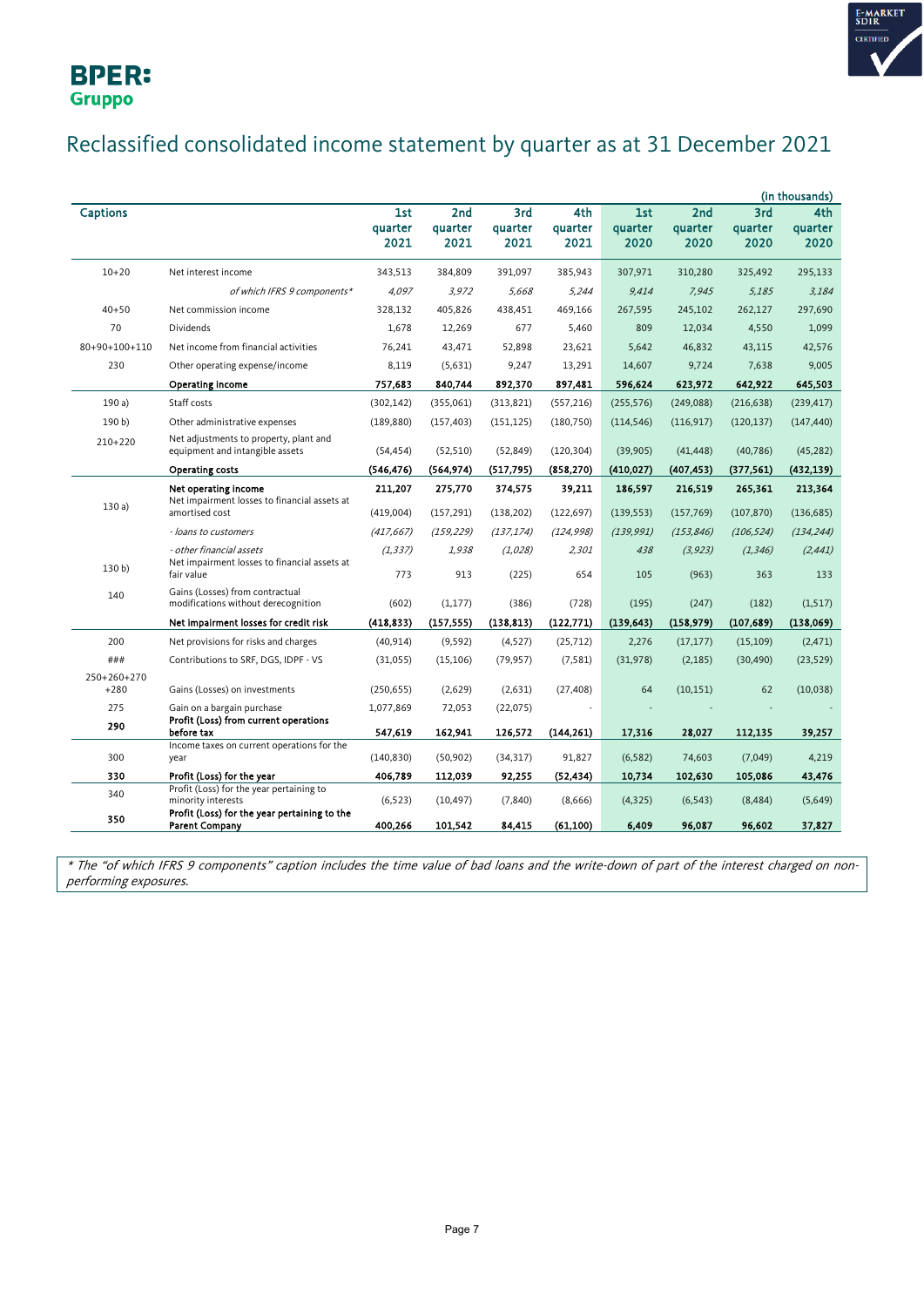

### Consolidated balance sheet as at 31 December 2021

|               |                                                                               |               |            |                            |            | (in thousands) |
|---------------|-------------------------------------------------------------------------------|---------------|------------|----------------------------|------------|----------------|
| <b>Assets</b> |                                                                               | 31.12.2021    | 31.12.2020 | of which:<br><b>IAS 40</b> | Change     | % Change       |
|               |                                                                               |               |            | impact                     |            |                |
| 10.           | Cash and cash equivalents                                                     | 1,306,282     | 849,102    |                            | 457,180    | 53.84          |
| 20.           | Financial assets measured at fair value through<br>profit or loss             | 1,218,535     | 1,198,601  |                            | 19,934     | 1.66           |
|               | a) financial assets held for trading                                          | 323,721       | 279,009    |                            | 44,712     | 16.03          |
|               | b) financial assets designated at fair value                                  | 125,098       | 127,368    |                            | (2,270)    | $-1.78$        |
|               | c) other financial assets mandatorily measured<br>at fair value               | 769,716       | 792,224    |                            | (22, 508)  | $-2.84$        |
| 30.           | Financial assets measured at fair value through<br>other comprehensive income | 6,631,897     | 6,269,818  |                            | 362,079    | 5.77           |
| 40.           | Financial assets measured at amortised cost                                   | 121,294,912   | 79,624,595 |                            | 41,670,317 | 52.33          |
|               | a) loans to banks                                                             | 27,490,676    | 13,985,821 |                            | 13,504,855 | 96.56          |
|               | b) loans to customers                                                         | 93,804,236    | 65,638,774 |                            | 28,165,462 | 42.91          |
| 50.           | Hedging derivatives                                                           | 178,108       | 57,776     |                            | 120,332    | 208.27         |
| 70.           | Equity investments                                                            | 240,534       | 225,558    |                            | 14,976     | 6.64           |
| 90.           | Property, plant and equipment                                                 | 1,945,000     | 1,365,705  | 14,225                     | 579,295    | 42.42          |
| 100.          | Intangible assets                                                             | 459,197       | 702,723    |                            | (243, 526) | $-34.65$       |
|               | of which:                                                                     |               |            |                            |            |                |
|               | - goodwill                                                                    | 204,392       | 434,758    |                            | (230, 366) | $-52.99$       |
| 110.          | Tax assets                                                                    | 1,784,995     | 2,003,040  | (4,033)                    | (218, 045) | $-10.89$       |
|               | a) current                                                                    | 410,514       | 418,174    |                            | (7,660)    | $-1.83$        |
|               | b) deferred                                                                   | 1,374,481     | 1,584,866  | (4,033)                    | (210, 385) | $-13.27$       |
| 120.          | Non-current assets and disposal groups                                        |               |            |                            |            |                |
|               | classified as held for sale                                                   | 97,730        | 99,467     | 753                        | (1,737)    | $-1.75$        |
| 130.          | Other assets                                                                  | 1,190,683     | 665,398    |                            | 525,285    | 78.94          |
|               | <b>Total assets</b>                                                           | 136, 347, 873 | 93,061,783 | 10,945                     | 43,286,090 | 46.51          |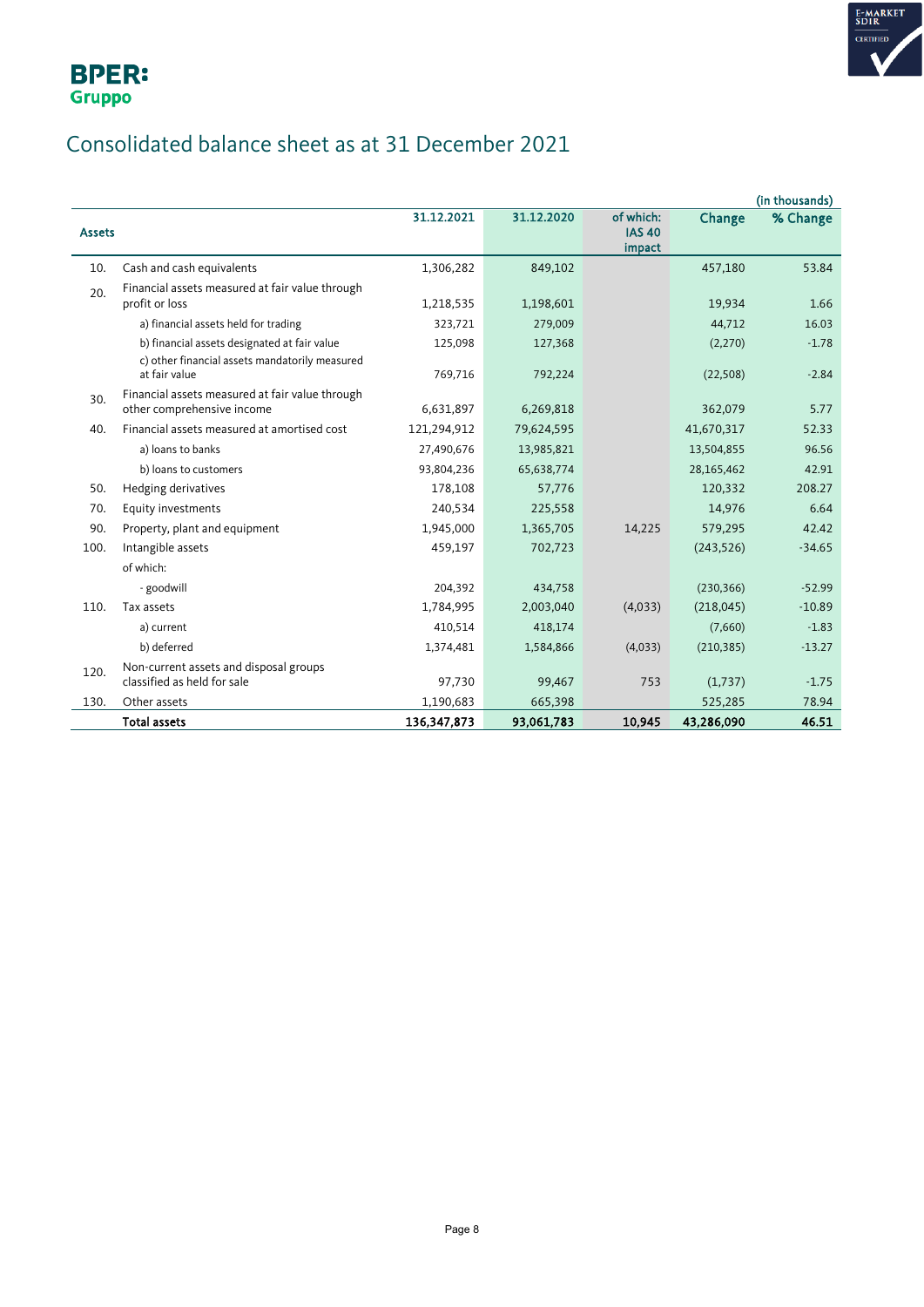

|        | <b>BPER:</b> |
|--------|--------------|
| Gruppo |              |

|      |                                                  |               |            |               |            | (in thousands) |
|------|--------------------------------------------------|---------------|------------|---------------|------------|----------------|
|      |                                                  | 31.12.2021    | 31.12.2020 | of which:     | Change     | % Change       |
|      | Liabilities and shareholders' equity             |               |            | <b>IAS 40</b> |            |                |
|      |                                                  |               |            | impact        |            |                |
| 10.  | Financial liabilities measured at amortised      |               |            |               |            |                |
|      | cost                                             | 124,854,511   | 83,177,191 |               | 41,677,320 | 50.11          |
|      | a) due to banks                                  | 23,633,494    | 20,180,999 |               | 3,452,495  | 17.11          |
|      | b) due to customers                              | 96,460,612    | 58,314,002 |               | 38,146,610 | 65.42          |
|      | c) debt securities issued                        | 4,760,405     | 4,682,190  |               | 78,215     | 1.67           |
| 20.  | Financial liabilities held for trading           | 123,957       | 170,094    |               | (46, 137)  | $-27.12$       |
| 40.  | Hedging derivatives                              | 249,178       | 469,240    |               | (220,062)  | $-46.90$       |
| 60.  | <b>Tax liabilities</b>                           | 68,502        | 82,318     | 7,570         | (13, 816)  | $-16.78$       |
|      | a) current                                       | 9,598         | 4,797      |               | 4,801      | 100.08         |
|      | b) deferred                                      | 58,904        | 77,521     | 7,570         | (18,617)   | $-24.02$       |
| 70.  | Liabilities associated with assets classified as |               |            |               |            |                |
|      | held for sale                                    | 173,662       | 144,809    |               | 28,853     | 19.92          |
| 80.  | Other liabilities                                | 2,961,320     | 1,945,822  |               | 1,015,498  | 52.19          |
| 90.  | Employee termination indemnities                 | 209,973       | 148,199    |               | 61,774     | 41.68          |
| 100. | Provisions for risks and charges                 | 847,961       | 589,981    |               | 257,980    | 43.73          |
|      | a) commitments and guarantees granted            | 97,219        | 62,334     |               | 34,885     | 55.96          |
|      | b) pension and similar obligations               | 140,255       | 148,357    |               | (8,102)    | $-5.46$        |
|      | c) other provisions for risks and charges        | 610,487       | 379,290    |               | 231,197    | 60.96          |
| 120. | Valuation reserves                               | 196,370       | 118,105    |               | 78,265     | 66.27          |
| 140. | Equity instruments                               | 150,000       | 150,000    |               |            |                |
| 150. | Reserves                                         | 2,493,508     | 2,360,743  | 12,052        | 132,765    | 5.62           |
| 160. | Share premium reserve                            | 1,240,428     | 1,241,197  |               | (769)      | $-0.06$        |
| 170. | Share capital                                    | 2,100,435     | 2,100,435  |               |            |                |
| 180. | Treasury shares (-)                              | (9, 552)      | (7, 259)   |               | (2, 293)   | 31.59          |
| 190. | Minority interests $(+/-)$                       | 162,497       | 133,983    | 48            | 28,514     | 21.28          |
| 200. | Profit (Loss) for the year $(+/-)$               | 525,123       | 236,925    | (8, 725)      | 288,198    | 121.64         |
|      | Total liabilities and shareholders' equity       | 136, 347, 873 | 93,061,783 | 10,945        | 43,286,090 | 46.51          |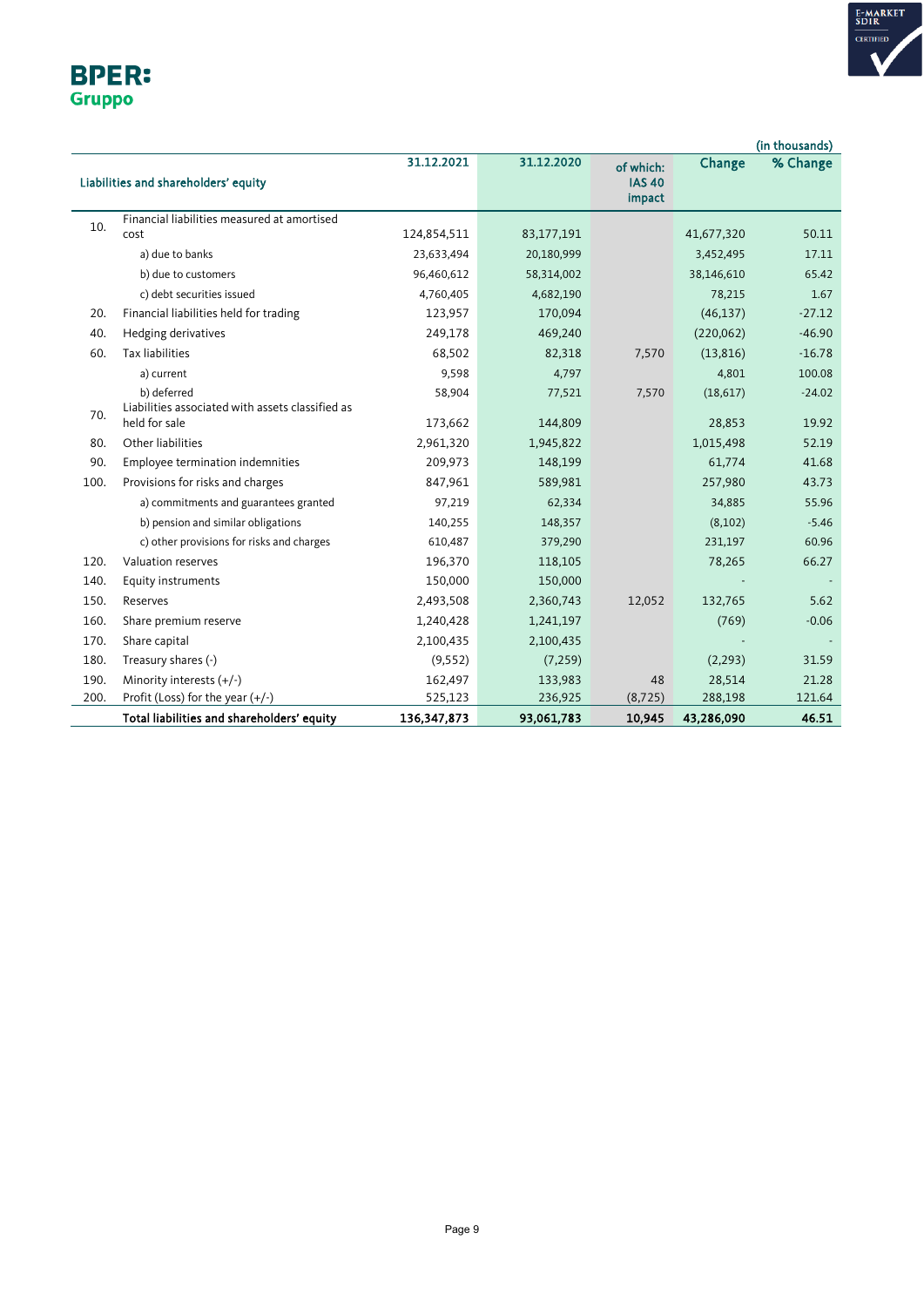

## Consolidated income statement as at 31 December 2021

|                 |                                                                                  |               |             |                         |            | (in thousands) |
|-----------------|----------------------------------------------------------------------------------|---------------|-------------|-------------------------|------------|----------------|
|                 |                                                                                  | 31.12.2021    | 31.12.2020  | of which:               | Change     | %              |
| <b>Captions</b> |                                                                                  |               |             | <b>IAS 40</b><br>impact |            | Change         |
|                 |                                                                                  |               |             |                         |            |                |
| 10.             | Interest and similar income                                                      | 1,762,746     | 1,431,109   |                         | 331,637    | 23.17          |
|                 | of which: interest income calculated using the effective interest method         | 1,753,470     | 1,422,351   |                         | 331,119    | 23.28          |
| 20.             | Interest and similar expense                                                     | (257, 384)    | (192, 233)  |                         | (65, 151)  | 33.89          |
| 30.             | Net interest income                                                              | 1,505,362     | 1,238,876   |                         | 266,486    | 21.51          |
| 40.             | Commission income                                                                | 1,845,386     | 1,246,875   |                         | 598,511    | 48.00          |
| 50.             | Commission expense                                                               | (203, 811)    | (174, 361)  |                         | (29, 450)  | 16.89          |
| 60.             | Net commission income                                                            | 1,641,575     | 1,072,514   |                         | 569,061    | 53.06          |
| 70.             | Dividends and similar income                                                     | 20,084        | 18,492      |                         | 1,592      | 8.61           |
| 80.             | Net income from trading activities                                               | 67,491        | (14, 220)   |                         | 81,711     | $-574.62$      |
| 90.             | Net income from hedging activities                                               | (2,120)       | (653)       |                         | (1, 467)   | 224.66         |
| 100.            | Gains (Losses) on disposal or repurchase of:                                     | 100,733       | 141,182     |                         | (40, 449)  | $-28.65$       |
|                 | a) financial assets measured at amortised cost                                   | 85,712        | 130,513     |                         | (44, 801)  | $-34.33$       |
|                 | b) financial assets measured at fair value through other<br>comprehensive income | 15,488        | 10,356      |                         | 5,132      | 49.56          |
|                 | c) financial liabilities                                                         | (467)         | 313         |                         | (780)      | $-249.20$      |
|                 | Net income on financial assets and liabilities measured at fair value            |               |             |                         |            |                |
| 110.            | through profit or loss                                                           | 30,127        | 11,856      |                         | 18,271     | 154.11         |
|                 | a) financial assets and liabilities designated at fair value                     | 1,576         | (3,683)     |                         | 5,259      | $-142.79$      |
|                 | b) other financial assets mandatorily measured at fair value                     | 28,551        | 15,539      |                         | 13,012     | 83.74          |
| 120.            | Net interest and other banking income                                            | 3,363,252     | 2,468,047   |                         | 895,205    | 36.27          |
| 130.            | Net impairment losses for credit risk relating to:                               | (835,079)     | (542, 239)  |                         | (292, 840) | 54.01          |
|                 | a) financial assets measured at amortised cost                                   | (837, 194)    | (541, 877)  |                         | (295, 317) | 54.50          |
|                 | b) financial assets measured at fair value through other<br>comprehensive income | 2,115         | (362)       |                         | 2,477      | $-684.25$      |
| 140.            | Gains (Losses) from contractual modifications without                            |               |             |                         |            |                |
|                 | derecognition                                                                    | (2,893)       | (2,141)     |                         | (752)      | 35.12          |
| 150.            | Net income from financial activities                                             | 2,525,280     | 1,923,667   |                         | 601,613    | 31.27          |
| 180.            | Net income from financial and insurance activities                               | 2,525,280     | 1,923,667   |                         | 601,613    | 31.27          |
| 190.            | Administrative expenses:                                                         | (2, 573, 395) | (1,687,910) |                         | (885, 485) | 52.46          |
|                 | a) staff costs                                                                   | (1,528,240)   | (960, 719)  |                         | (567, 521) | 59.07          |
|                 | b) other administrative expenses                                                 | (1,045,155)   | (727, 191)  |                         | (317, 964) | 43.72          |
| 200.            | Net provisions for risks and charges                                             | (62, 148)     | (21,029)    |                         | (41, 119)  | 195.53         |
|                 | a) commitments and guarantees granted                                            | (17, 389)     | (6, 329)    |                         | (11,060)   | 174.75         |
|                 | b) other net provisions                                                          | (44, 759)     | (14,700)    |                         | (30,059)   | 204.48         |
| 210.            | Net adjustments to property, plant and equipment                                 | (168, 434)    | (107, 719)  | 11,097                  | (60, 715)  | 56.36          |
| 220.            | Net adjustments to intangible assets                                             | (111, 683)    | (59, 702)   |                         | (51,981)   | 87.07          |
| 230.            | Other operating expense/income                                                   | 238,727       | 169,491     |                         | 69,236     | 40.85          |
| 240.            | Operating costs                                                                  | (2,676,933)   | (1,706,869) | 11,097                  | (970, 064) | 56.83          |
| 250.            | Gains (Losses) of equity investments                                             | 10,802        | (2, 945)    |                         | 13,747     | $-466.79$      |
| 260.            | Valuation differences on property, plant and equipment and                       |               |             |                         |            |                |
|                 | intangible assets measured at fair value                                         | (64, 455)     | (17,069)    | (17,069)                | (47, 386)  | 277.61         |
| 270.            | Impairment losses on goodwill                                                    | (230, 366)    |             |                         | (230, 366) | n.s.           |
| 275.            | Gain on a bargain purchase                                                       | 1,127,847     |             |                         | 1,127,847  | n.s.           |
| 280.            | Gains (Losses) on disposal of investments                                        | 696           | (49)        | (915)                   | 745        |                |
| 290.            | Profit (Loss) from current operations before tax                                 | 692,871       | 196,735     | (6, 887)                | 496,136    | 252.18         |
| 300.            | Income taxes on current operations for the year                                  | (134, 222)    | 65,191      | (1,854)                 | (199, 413) | $-305.89$      |
| 310.            | Profit (Loss) from current operations after tax                                  | 558,649       | 261,926     | (8,741)                 | 296,723    | 113.29         |
| 330.            | Profit (Loss) for the year                                                       | 558,649       | 261,926     | (8,741)                 | 296,723    | 113.29         |
| 340.            | Profit (Loss) for the year pertaining to minority interests                      | (33,526)      | (25,001)    | 16                      | (8,525)    | 34.10          |
| 350.            | Profit (Loss) for the year pertaining to the Parent Company                      | 525,123       | 236,925     | (8, 725)                | 288,198    | 121.64         |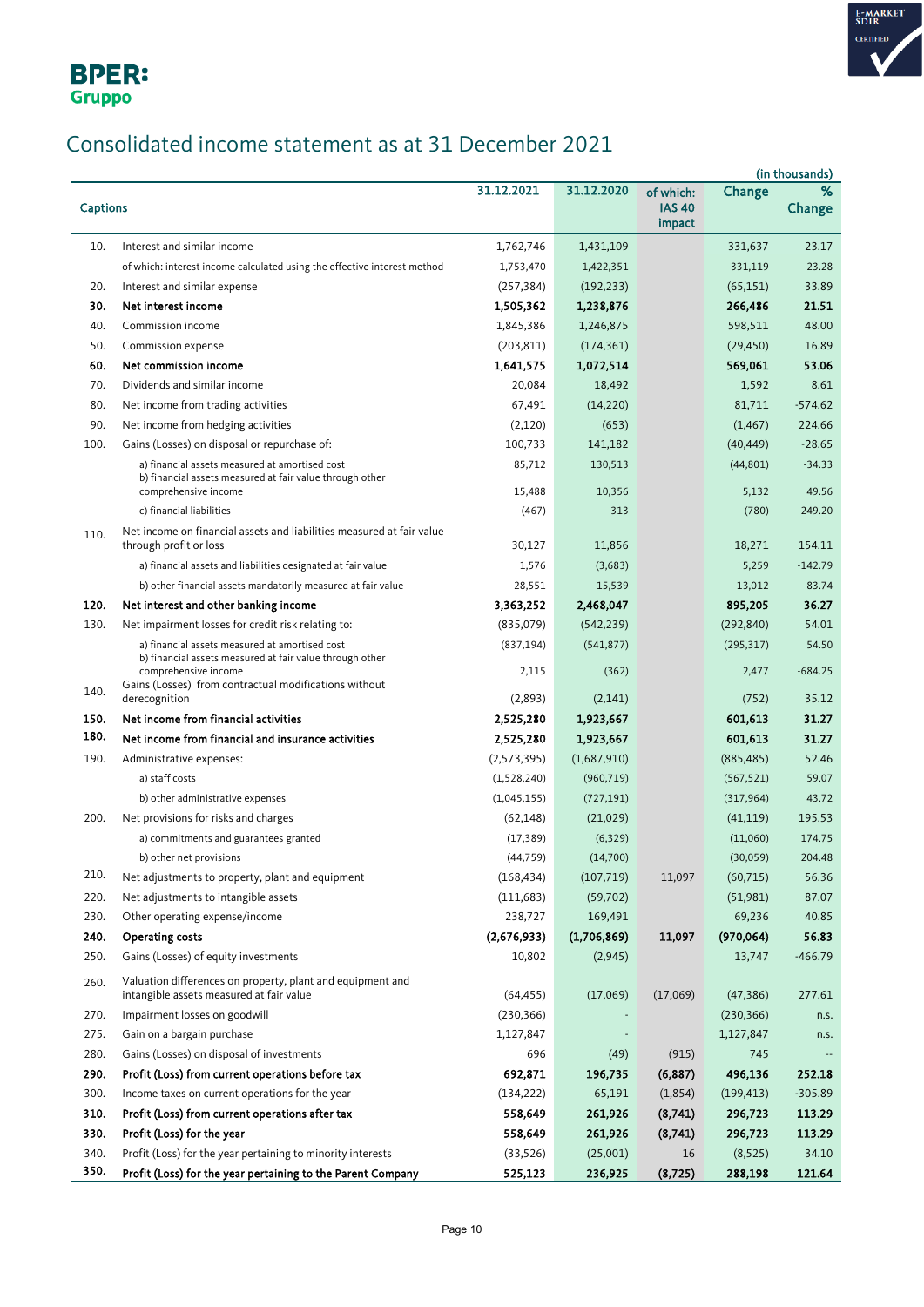

**BPER: Gruppo** 

#### Performance ratios<sup>[2](#page-10-0)</sup>

| <b>Financial ratios</b>                                | 31.12.2021 | $2020$ (*) |
|--------------------------------------------------------|------------|------------|
|                                                        |            |            |
| Structural ratios                                      |            |            |
| Net loans to customers/total assets                    | 58.02%     | 56.96%     |
| Net loans to customers/direct deposits from customers  | 78.03%     | 83.95%     |
| Financial assets/total assets                          | 20.81%     | 26.50%     |
| Gross non-performing loans/gross loans to customers    | 4.91%      | 7.84%      |
| Net non-performing loans/net loans to customers        | 2.02%      | 4.02%      |
| Texas ratio <sup>3</sup>                               | 45.58%     | 55.37%     |
| Profitability ratios                                   |            |            |
| ROE <sup>4</sup>                                       | 8.66%      | 4.41%      |
| <b>ROTE</b> <sup>5</sup>                               | 9.57%      | 5.06%      |
| ROA <sup>6</sup>                                       | 0.41%      | 0.28%      |
| Cost to income ratio?                                  | 73.42%     | 64.85%     |
| Cost of credit risk <sup>8</sup>                       | 1.06%      | 1.01%      |
| <b>Prudential supervision ratios</b>                   | 31.12.2021 | $2020$ (*) |
| Own Funds (Phased in) (in thousands of Euro)           |            |            |
| Common Equity Tier 1 (CET1)                            | 6,576,227  | 5,931,675  |
| Own Funds                                              | 7,781,971  | 7,097,554  |
| Risk-weighted assets (RWA)                             | 45,340,544 | 33,487,963 |
|                                                        |            |            |
| Capital and liquidity ratios                           |            |            |
| Common Equity Tier 1 Ratio (CET1 Ratio) - Phased in    | 14.50%     | 17.71%     |
| Tier 1 Ratio (T1 Ratio) - Phased in                    | 14.84%     | 18.16%     |
| Total Capital Ratio (TC Ratio) - Phased in             | 17.16%     | 21.19%     |
| Common Equity Tier 1 Ratio (CET1 Ratio) - Fully Phased | 13.50%     | 15.81%     |
| Liquidity Coverage Ratio (LCR)                         | 215.1%     | 200.1%     |
| Net Stable Funding Ratio (NSFR)                        | 142.5%     | 123.7%     |

(\*) The comparative balance sheet ratios have been calculated on figures at 31 December 2020 which take into account the effects of the retrospective application of the change in the measurement method of property, plant and equipment held for investment.

<span id="page-10-2"></span><sup>4</sup> ROE has been calculated as net profit for the year on the Group's average shareholders' equity not including net profit.

<span id="page-10-0"></span><sup>&</sup>lt;sup>2</sup> To construct ratios, reference was made to the balance sheet and income statement captions of the reclassified statements providing an operational management view as per the present Press Release.

<span id="page-10-1"></span><sup>&</sup>lt;sup>3</sup> The texas ratio is calculated as total gross non-performing loans on net tangible equity plus impairment provisions for non-performing loans.

<span id="page-10-3"></span><sup>5</sup> ROTE has been calculated as net profit for the year on the Group's average shareholders' equity of Group not including net profit and intangible assets.

<span id="page-10-4"></span> $6$  ROA has been calculated as net profit for the year including net profit pertaining to minority interests on total assets.

<span id="page-10-5"></span><sup>7</sup> The Cost to income ratio has been calculated on the basis of the layout of the reclassified income statement (operating costs/operating income); when calculated on the basis of the layout provided by the 7th update of Bank of Italy Circular no. 262, the Cost to income ratio is at 79.59% (69.16% at 31 December 2020 taking into account the effects of the retrospective application of the change in the measurement method of property, plant and equipment held for investment). <sup>8</sup> The Cost of credit risk has been calculated as net impairment losses to loans to customers on net loans to customers.

<span id="page-10-6"></span><sup>9</sup> Items have been calculated according to the provisions of Regulation (EU) 2395/2017, which amends the Regulation (EU) 575/2013 (CRR) relating to "Transitional provisions to mitigate the impact of IFRS 9 on Own Funds". This Regulation introduced the transitional arrangement (or so-called "Phased In") giving banks a chance to spread the effect on Own Funds over a period of 5 years (from March 2018 to December 2022), sterilizing the impact on CET1 by applying decreasing percentages over time. The BPER Banca Group chose to adopt the so-called "static approach" to be applied to the impact from comparing the IAS 39 adjustments at 31 December 2017 and the IFRS 9 adjustments at 1 January 2018.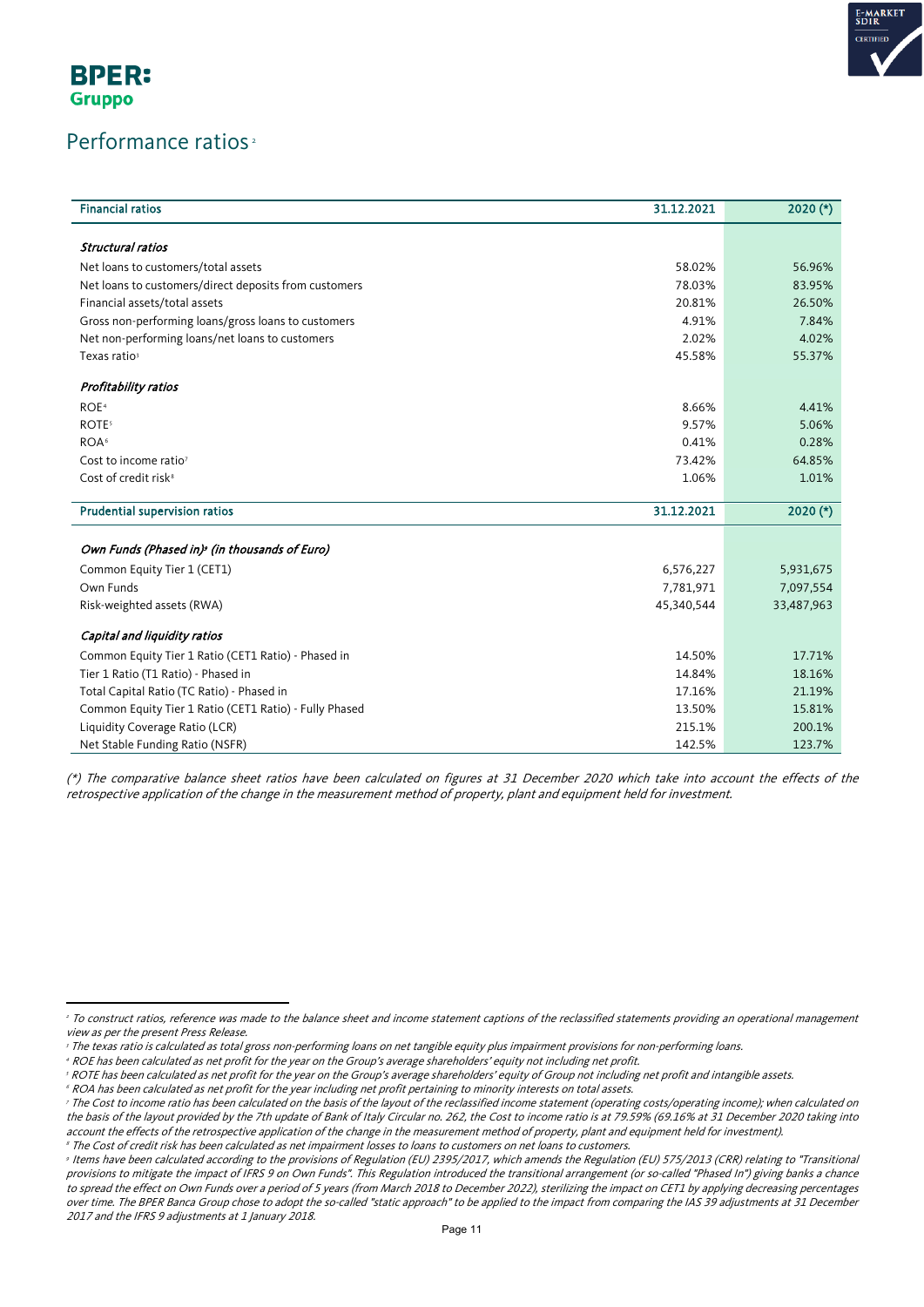

## Balance sheet of the Parent Company as at 31 December 2021

|               |                                                                       |             |            |               |            | (in thousands) |
|---------------|-----------------------------------------------------------------------|-------------|------------|---------------|------------|----------------|
|               |                                                                       | 31.12.2021  | 31.12.2020 | of which:     | Change     | % Change       |
| <b>Assets</b> |                                                                       |             |            | <b>IAS 40</b> |            |                |
|               |                                                                       |             |            | impact        |            |                |
| 10.           | Cash and cash equivalents                                             | 1,338,507   | 728,420    |               | 610,087    | 83.75          |
| 20.           | Financial assets measured at fair value through profit or<br>loss     | 956,911     | 983,756    |               | (26, 845)  | $-2.73$        |
|               |                                                                       |             |            |               |            |                |
|               | a) financial assets held for trading                                  | 346,279     | 310,818    |               | 35,461     | 11.41          |
|               | b) financial assets designated at fair value                          | 125,098     | 123,370    |               | 1,728      | 1.40           |
|               | c) other financial assets mandatorily measured at fair value          | 485,534     | 549,568    |               | (64, 034)  | $-11.65$       |
| 30.           | Financial assets measured at fair value through other                 |             |            |               |            |                |
|               | comprehensive income                                                  | 6,424,261   | 6,051,222  |               | 373,039    | 6.16           |
| 40.           | Financial assets measured at amortised cost                           | 112,582,971 | 70,978,133 |               | 41,604,838 | 58.62          |
|               | a) loans to banks                                                     | 30,015,877  | 16,055,613 |               | 13,960,264 | 86.95          |
|               | b) loans to customers                                                 | 82,567,094  | 54,922,520 |               | 27,644,574 | 50.33          |
| 50.           | Hedging derivatives                                                   | 178,108     | 57,695     |               | 120,413    | 208.71         |
| 70.           | Equity investments                                                    | 2,006,574   | 2,008,146  |               | (1,572)    | $-0.08$        |
| 80.           | Property, plant and equipment                                         | 1,356,461   | 804,062    | (2, 322)      | 552,399    | 68.70          |
| 90.           | Intangible assets                                                     | 239,546     | 480,782    |               | (241, 236) | $-50.18$       |
|               | of which:                                                             |             |            |               |            |                |
|               | - goodwill                                                            |             | 230,366    |               | (230, 366) | $-100.00$      |
| 100.          | Tax assets                                                            | 1,473,022   | 1,687,226  | (1,884)       | (214, 204) | $-12.70$       |
|               | a) current                                                            | 387,988     | 402,666    |               | (14, 678)  | $-3.65$        |
|               | b) deferred                                                           | 1,085,034   | 1,284,560  | (1,884)       | (199, 526) | $-15.53$       |
|               | Non-current assets and disposal groups classified as held<br>for sale |             |            | 522           |            | 31.81          |
| 110.          |                                                                       | 4,898       | 3,716      |               | 1,182      |                |
| 120.          | Other assets                                                          | 880,466     | 444,330    |               | 436,136    | 98.16          |
|               | <b>Total assets</b>                                                   | 127,441,725 | 84,227,488 | (3,684)       | 43,214,237 | 51.31          |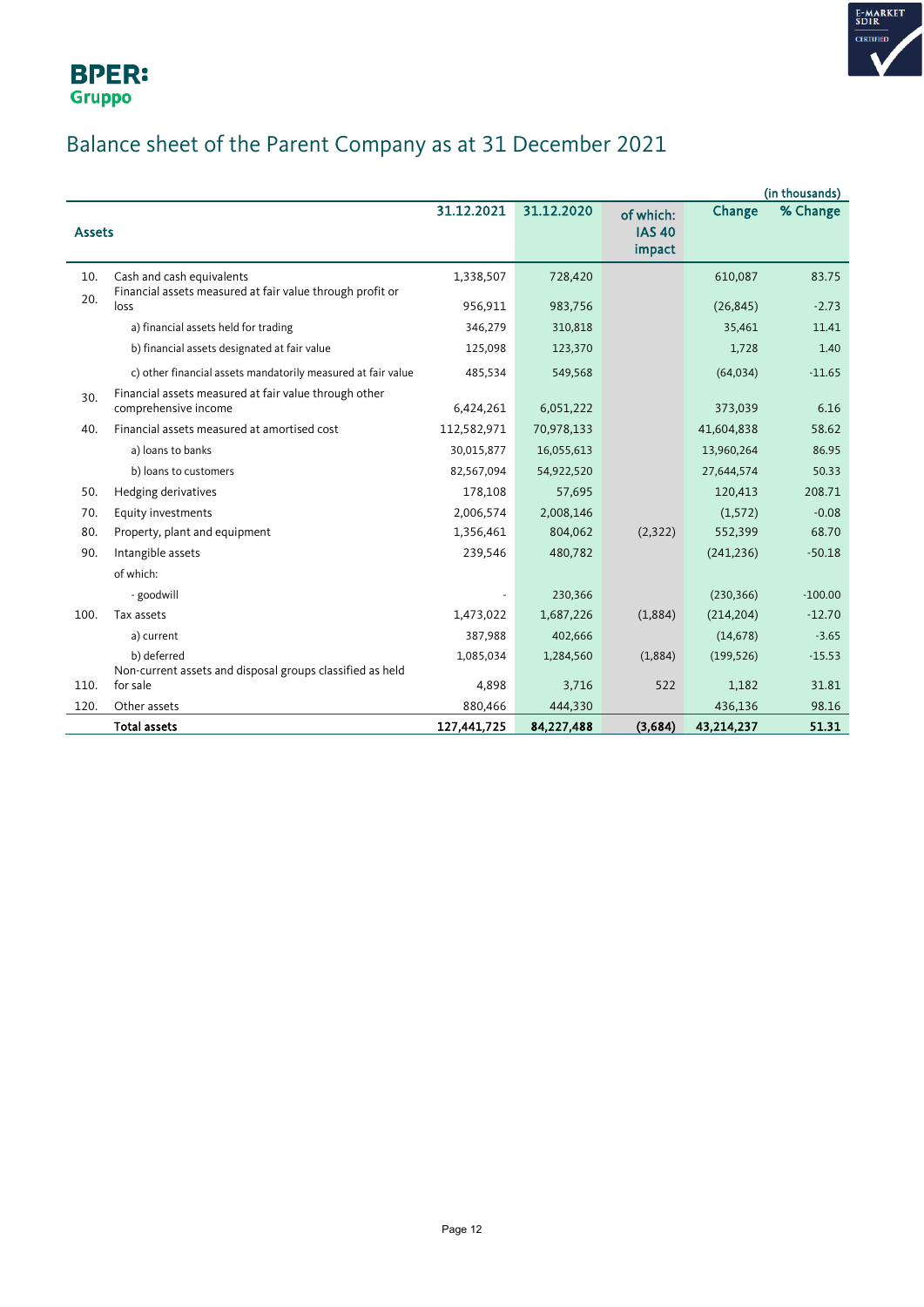

#### **BPER:** Gruppo

|      |                                                  |             |            |                                      |            | (in thousands) |
|------|--------------------------------------------------|-------------|------------|--------------------------------------|------------|----------------|
|      | Liabilities and shareholders' equity             | 31.12.2021  | 31.12.2020 | of which:<br><b>IAS 40</b><br>impact | Change     | % Change       |
| 10.  | Financial liabilities measured at amortised cost | 117,296,407 | 75,566,875 |                                      | 41,729,532 | 55.22          |
|      | a) due to banks                                  | 28,355,383  | 24,095,097 |                                      | 4,260,286  | 17.68          |
|      | b) due to customers                              | 84,129,452  | 46,793,064 |                                      | 37,336,388 | 79.79          |
|      | c) debt securities issued                        | 4,811,572   | 4,678,714  |                                      | 132,858    | 2.84           |
| 20.  | Financial liabilities held for trading           | 132,079     | 182,981    |                                      | (50, 902)  | $-27.82$       |
| 40.  | Hedging derivatives                              | 241,370     | 456,447    |                                      | (215,077)  | $-47.12$       |
| 60.  | <b>Tax liabilities</b>                           | 37,811      | 49,648     | 2,512                                | (11, 837)  | $-23.84$       |
|      | a) current                                       | 1,955       |            |                                      | 1,955      | n.s.           |
|      | b) deferred                                      | 35,856      | 49,648     | 2,512                                | (13,792)   | $-27.78$       |
| 80.  | Other liabilities                                | 2,475,348   | 1,500,563  |                                      | 974,785    | 64.96          |
| 90.  | Employee termination indemnities                 | 174,110     | 107,416    |                                      | 66,694     | 62.09          |
| 100. | Provisions for risks and charges                 | 671,817     | 454,186    |                                      | 217,631    | 47.92          |
|      | a) commitments and guarantees granted            | 81,381      | 49,251     |                                      | 32,130     | 65.24          |
|      | b) pension and similar obligations               | 139,744     | 147,829    |                                      | (8,085)    | $-5.47$        |
|      | c) other provisions for risks and charges        | 450,692     | 257,106    |                                      | 193,586    | 75.29          |
| 110. | Valuation reserves                               | (11, 327)   | (54, 799)  |                                      | 43,472     | $-79.33$       |
| 130. | Equity instruments                               | 150,000     | 150,000    |                                      |            |                |
| 140. | Reserves                                         | 2,375,590   | 2,342,238  | 103                                  | 33,352     | 1.42           |
| 150. | Share premium reserve                            | 1,240,428   | 1,241,197  |                                      | (769)      | $-0.06$        |
| 160. | Share capital                                    | 2,100,435   | 2,100,435  |                                      |            |                |
| 170. | Treasury shares (-)                              | (9,546)     | (7, 253)   |                                      | (2, 293)   | 31.61          |
| 180. | Profit (Loss) for the year (+/-)                 | 567,203     | 137,554    | (6, 299)                             | 429,649    | 312.35         |
|      | Total liabilities and shareholders' equity       | 127,441,725 | 84,227,488 | (3,684)                              | 43,214,237 | 51.31          |